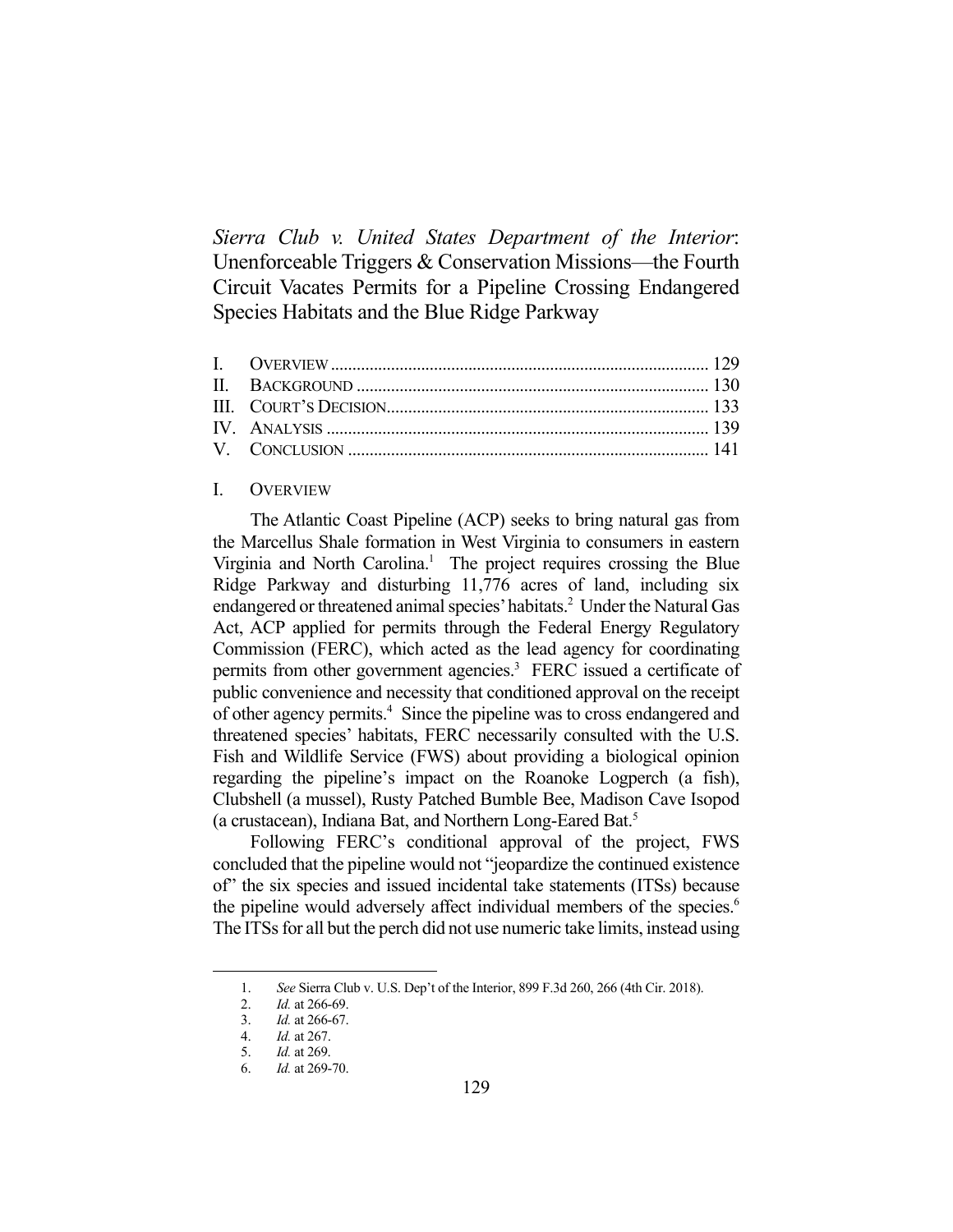habitat surrogates authorizing take of a "small percent" of the species in certain areas near pipeline construction.<sup>7</sup> Since the pipeline would intersect the Blue Ridge Parkway (BRP), it would also require a right-ofway permit.<sup>8</sup> The U.S. National Park Service (NPS) provided a permit consisting only of a one-sentence recitation of the agency's general authority to issue permits affecting the BRP.<sup>9</sup> The Sierra Club and Virginia Wilderness Committee challenged both actions as being arbitrary and capricious, and Defenders of Wildlife joined the action against FWS, while  ${ACP}^{10}$  intervened;<sup>11</sup> the noted case comprised two consolidated petitions.12

 The appeals court had already vacated the ITS (for five species) because their take limits were "vague and unenforceable"; that opinion was cursory and unreported, with the relevant facts and reasoning being left for the opinion here.<sup>13</sup> After consolidation of the complaints, the United States Court of Appeals for the Fourth Circuit *held* that FWS's take limits and NPS's permit were arbitrary and capricious so as to contravene their respective statutory requirements; therefore, the court vacated the five contested ITSs and the right-of-way permit. *Sierra Club v. United States Department of the Interior*, 899 F.3d 260, 295 (4th Cir. 2018).

#### II. BACKGROUND

 The Natural Gas Act requires those seeking to build a gas facility or pipeline to obtain permits from affected federal agencies and grants FERC the responsibility of coordinating this multiagency process and issuing a final certification.<sup>14</sup> Whenever a federal agency action may "jeopardize the continued existence of any endangered species or threatened species or result in the destruction or adverse modification of habitat," the Endangered Species Act (ESA) requires the germane agency to formally consult with either FWS or the National Marine Fisheries Service regarding such harmful impacts on listed species.<sup>15</sup> The relevant wildlife

 <sup>7.</sup> *Id.* at 271.

 <sup>8.</sup> *Id.* at 282.

 <sup>9.</sup> *Id.* at 288.

 <sup>10.</sup> Note: "ACP" is being used as a convenience to denote the pipeline project itself as well as the LLC behind it.

 <sup>11.</sup> *Id.* at 266, 281 n.8.

 <sup>12.</sup> *Id.* at 265.

 <sup>13.</sup> *Id.* at 281; Sierra Club v. U.S. Dep't of the Interior, 722 F. Appx. 321, 322 (4th Cir. 2018).

 <sup>14. 15</sup> U.S.C §§ 717f, 717n (2018).

 <sup>15. 16</sup> U.S.C. § 1536(a)(2) (2018); 50 C.F.R. § 402.14(a) (2018).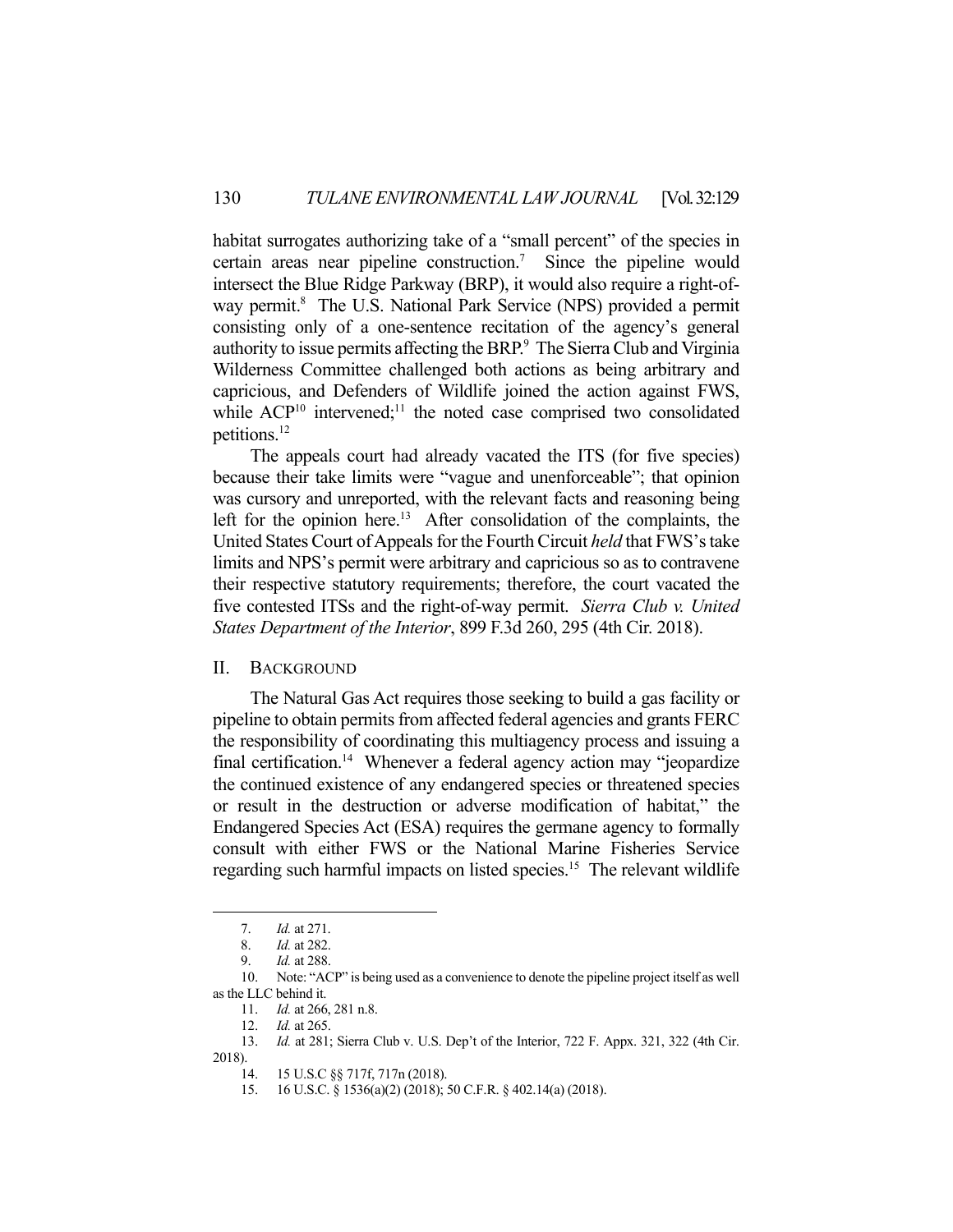agency (here, FWS) then must issue a biological opinion explaining how the proposed action would affect the species or its critical habitat.<sup>16</sup>

 The ESA was established as a "means whereby the ecosystems upon which endangered species and threatened species depend may be conserved," with a mandate that "all Federal departments and agencies shall seek to conserve endangered species and threatened species."<sup>17</sup> Nonetheless, Congress created a limited exception within the ESA for when a project may have only incidental impact on a critical habitat; specifically, the relevant language states that such a taking must be "incidental to, and not the purpose of, the carrying out of an otherwise lawful activity."<sup>18</sup> To receive reprieve from the substantial civil and criminal penalties for taking an endangered species, the consulting agency must issue an ITS that sets clear requirements for "an unacceptable level of incidental take."19 For an ITS to have effect, its recipient—either an agency or private entity—must "report the progress of the action and its impact on the species to [the wildlife agency]" to ensure the take is within acceptable limits.<sup>20</sup> An ITS that "contains no numerical cap on take and fails to explain why it does not" generally violates the  $ESA<sup>21</sup>$  However, an ITS can use a habitat surrogate in a specific impacted location if the consulting wildlife agency explains why it is impractical to count the members of the species and identifies some other factor that can be accurately monitored as a surrogate, such as "quantitative loss of cover, food, water quality, or symbionts."<sup>22</sup> Without a standard that can be monitored and a trigger that can be enforced, an ITS will likely be considered arbitrary and capricious.23

 The Mineral Leasing Act (MLA) authorizes the Secretary of the Interior to grant right-of-way permits through any "Federal lands" for transport of fuels, subject to various conditions.<sup>24</sup> However, the statute

<u>.</u>

 <sup>16. 16</sup> U.S.C. § 1536(b)(3); *see also* Bennett v. Spear, 520 U.S. 154, 158 (1989).

 <sup>17. 16</sup> U.S.C. § 1531(b), (c)(1).

 <sup>18.</sup> *Id.* § 1539(a)(1)(B); *see also id.* § 1532(19) ("take" is "to harass, farm, pursue, hunt, shoot, wound, kill, trap, capture, or collect, or attempt to engage in any such conduct").

 <sup>19.</sup> Ariz. Cattle Growers' Ass'n v. U.S. Fish & Wildlife Serv., 273 F.3d 1229, 1249 (9th Cir. 2001); *see also* 16 U.S.C. § 1536(b)(4); 50 C.F.R. § 402.14(g)(7), (i).

 <sup>20. 50</sup> C.F.R. § 402.14(i)(3).

 <sup>21.</sup> Ctr. for Biological Diversity v. U.S. Bureau of Land Mgmt., 698 F.3d 1101, 1126-27 (9th Cir. 2012) (quoting Ore. Nat. Res. Council v. Allen, 476 F.3d 1031, 1037 (9th Cir. 2007)).

 <sup>22.</sup> Interagency Cooperation—Endangered Species Act of 1973, as Amended; Incidental Take Statements, 80 Fed. Reg. 26,832, 26,834 (May 11, 2015) (codified at 50 C.F.R. § 402.14(i)(1)(i) (2018)).

 <sup>23.</sup> *See, e.g.*, Wild Fish Conservancy v. Salazar, 628 F.3d 513, 531-32 (9th Cir. 2010); Miccosukee Tribe of Indians v. United States*,* 566 F.3d 1257, 1275 (11th Cir. 2009).

 <sup>24. 30</sup> U.S.C. § 185(a)-(y) (2018).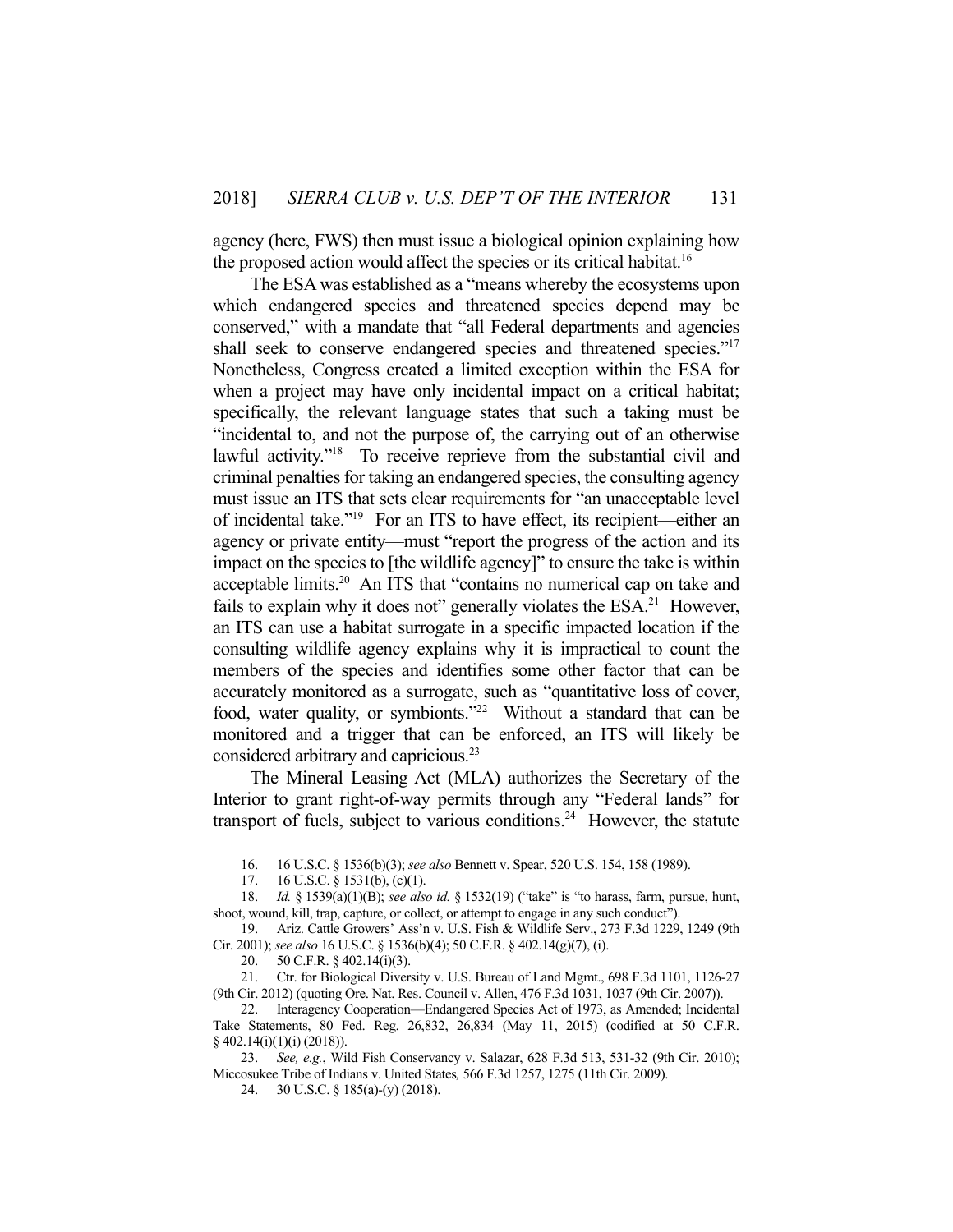expressly excludes National Park System lands from the definition of "Federal lands."25 Congress demarcated the Blue Ridge Parkway (BRP) in 1936 as a national parkway between the Shenandoah and Great Smoky Mountain National Parks.26 The Blue Ridge Parkway Organic Act (BRPOA) authorizes the Secretary of the Interior to "issue revocable licenses or permits for rights-of-way over, across, and upon parkway lands ... for such purposes and under such nondiscriminatory terms, regulations, and conditions as he may determine to be not inconsistent with the use of such lands for parkway purposes."<sup>27</sup> With general regard to national parks, the Organic Act mandates a mission of "provid[ing] for the enjoyment of the scenery, natural and historic objects, and wildlife in such a manner and by such means as will leave them unimpaired for the enjoyment of future generations."<sup>28</sup>

 The Administrative Procedure Act (APA) provides a general standard of review for federal agency actions; specifically, the APA compels reviewing courts to set aside an agency action if it is "arbitrary, capricious, an abuse of discretion, or otherwise not in accordance with law."<sup>29</sup> If agency actions are challenged, courts must often determine what level of deference to afford those actions.<sup>30</sup> If an agency action is based upon a "permissible construction of the statute," the court will defer to the agency's expertise.<sup>31</sup> However, an agency decision only qualifies for this deference "when it appears that Congress delegated authority to the agency generally to make rules carrying the force of law, and that the agency interpretation claiming deference was promulgated in the exercise of that authority."32

 In considering whether Congress granted interpretive authority to an agency, a court looks for "any of the normal indicia of legislative-type determination—i.e., those of weighing conflicting policies, considering adversarial viewpoints, promulgating forward-looking rules of general applicability."33 Fact-bound determinations are reviewed for their "rational connection between the facts found and the choice made" to

 <sup>25.</sup> *Id.* § 185(b)(1).

 <sup>26. 16</sup> U.S.C. § 460a-2 (2018).

 <sup>27.</sup> *Id.* § 460a-3.

 <sup>28. 54</sup> U.S.C. § 100101(a) (2018).

 <sup>29. 5</sup> U.S.C. § 706(2)(A) (2018).

 <sup>30.</sup> *See* United States v. Mead Corp.*,* 533 U.S. 218, 226-28 (2001).

 <sup>31.</sup> *See* Chevron, U.S.A., Inc. v. Nat. Res. Def. Council, Inc.*,* 467 U.S. 837, 866 (1984).

 <sup>32.</sup> *Mead,* 533 U.S. at 226-27.

 <sup>33.</sup> A.T. Massey Coal Co. v. Holland, 472 F.3d 148, 166 (4th Cir. 2006); *see also Mead,*

<sup>533</sup> U.S. at 229.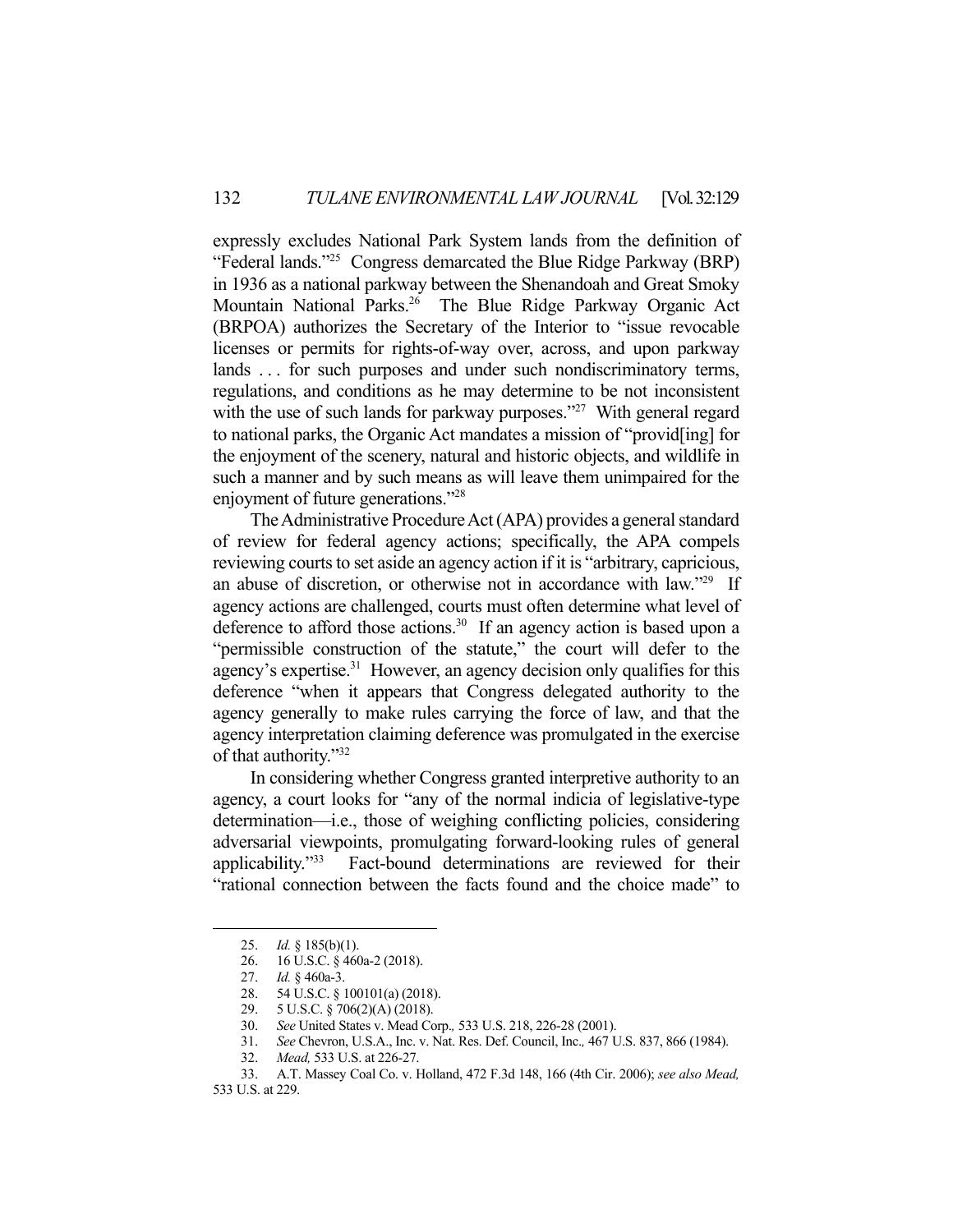ensure that an agency has examined the relevant data and articulated a satisfactory explanation for its action. $34$  Under this standard, agency actions that "entirely failed to consider an important aspect of the problem" or relied upon inappropriate factors are generally considered arbitrary and capricious.35

## III. COURT'S DECISION

 In the noted case, the United States Court of Appeals for the Fourth Circuit affirmed that the role of the reviewing court is to "ensure that [an] agency has considered 'important aspect[s] of the problem' and rendered a decision that is at least rational."36 In the case of the petition against FWS, the court noted that, in the absence of an ESA-specific standard of review, it would be reviewing the complaint under the general, deferential APA standard of review. $37$  After dispatching a challenge to timeliness, the court approached each the two complaints in turn.<sup>38</sup>

 Initially, the court examined the ESA requirements that ITSs contain either numerical limits or a habitat surrogate with enforceable triggers.<sup>39</sup> The court here ultimately explained its prior decision to vacate by examining the numerical limits and habitat surrogates of each species, finding that five of the six ITSs did not have clear enforcement standards and were thus arbitrary and capricious.<sup>40</sup> Emphasizing that the ITS exception is a safe harbor within the ESA, the court noted that precise take monitoring, via the establishment of a "trigger," is essential to actually enabling a safe harbor.<sup>41</sup> Citing well-established precedent, the Fourth Circuit stated, "Both FWS and our sister circuits have recognized that *Congress intended for this trigger to be a specific number whenever possible*."42

 Nonetheless, because circumstances may render such precision impractical or impossible, the relevant agencies issued guidance regarding

 <sup>34.</sup> Motor Vehicle Mfrs. Ass'n v. State Farm Mut. Auto Ins. Co., 463 U.S. 29, 43 (1983) (quoting Burlington Truck Lines, Inc. v. United States, 371 U.S. 156, 168 (1962)).

 <sup>35.</sup> *Id*.

 <sup>36.</sup> Sierra Club v. Dep't of the Interior, 899 F.3d 260, 294 (4th Cir. 2018) (quoting Motor Vehicle Mfrs. Ass'n of U.S. v. State Farm Mut. Auto. Ins. Co., 463 U.S. 29, 43 (1983)).

 <sup>37.</sup> *See id.* at 270.

 <sup>38.</sup> *See id*. at 267-68.

 <sup>39.</sup> *Id*. at 268-72.

 <sup>40.</sup> *Id*. at 281; Sierra Club v. U.S. Dep't of the Interior, 722 F. Appx. 321, 322 (4th Cir. 2018).

 <sup>41.</sup> *See Sierra Club*, 899 F.3d at 270-71.

 <sup>42.</sup> *Id.* at 271 (emphasis added) (citations omitted).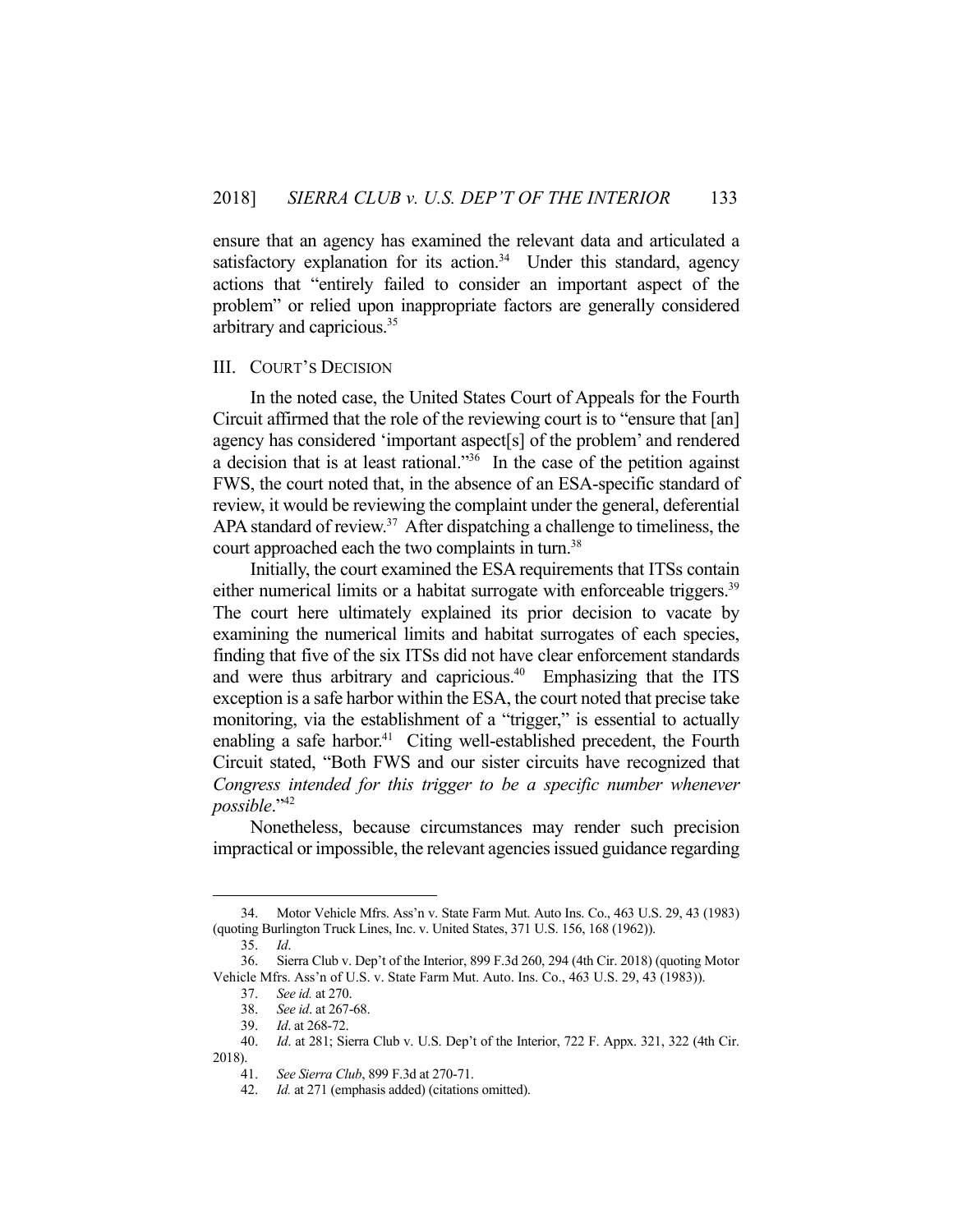habitat surrogates in calculating incidental takes.<sup>43</sup> In particular, FWS regulations list three elements necessary for a suitable surrogate: (1) a description of the causal link—an "articulated, rational connection" between the underlying activity and the take of listed species; (2) an explanation of the impracticality of setting a numerical take limit; and (3) "a clear standard for determining when the level of anticipated take has been exceeded."<sup>44</sup> The issue of whether FWS properly supplied habitat surrogates for five species—the Clubshell, Rusty Patched Bumble Bee, Madison Cave Isopod, Indiana Bat, and Northern Long-Eared Bat—was the only point of contention in the FWS suit.45

 Before proceeding to a species-specific breakdown of the ways in which the ITSs were inadequate, the court rather succinctly disposed of FWS and the intervenor's defenses.46 First, FWS argued that it could not provide a numeric take limit because of insufficient survey data; the court noted that this argument was tautological, further commenting that the agency had not declared the actual collection of such data to be impossible.47 Next, FWS argued that there was insufficient time to compile survey data.<sup>48</sup> Again, the court rapidly dismissed the argument, stating that the agency was not, as its brief had averred, bound to complete its entire consultation within ninety days.<sup>49</sup> Further, "neither the statute, nor the agency's implementing regulation, nor the agency's [handbook], identify lack of time as a proper basis for concluding that setting a numerical limit is impractical."<sup>50</sup> Finally, the court, in essence, noted general logical errors in the arguments and, having clearly decided that the ITSs were insufficient, emphasized that the agency could not modify the statements or rely on *post hoc* rationalizations for the purposes of appeal.<sup>51</sup>

 Having thoroughly dismissed the FWS and intervenor's arguments, the Fourth Circuit proceeded, on a species-by-species basis, to document how exactly the ITSs were inadequate relative to statutory mandates.<sup>52</sup> For example, the court noted that, in the case of the Clubshell, FWS had specified that a "majority" of the mussels could be taken within a fixed

 <sup>43.</sup> *Id.* (citing Interagency Cooperation—Endangered Species Act of 1973, as Amended; Incidental Take Statements, 80 Fed. Reg. 26,832, 26,839 (May 11, 2015)).

 <sup>44.</sup> *Id.* at 271-72 (quoting 50 C.F.R. § 402.14(i)(1)(i) (2018)).

 <sup>45.</sup> *Id.* at 272.

 <sup>46.</sup> *See id.* at 272-74.

 <sup>47.</sup> *Id.* at 272-73.

 <sup>48.</sup> *Id.* at 273.

 <sup>49.</sup> *Id.*

 <sup>50.</sup> *Id.*

 <sup>51.</sup> *See id.* at 273-74.

 <sup>52.</sup> *See id.* at 274-81.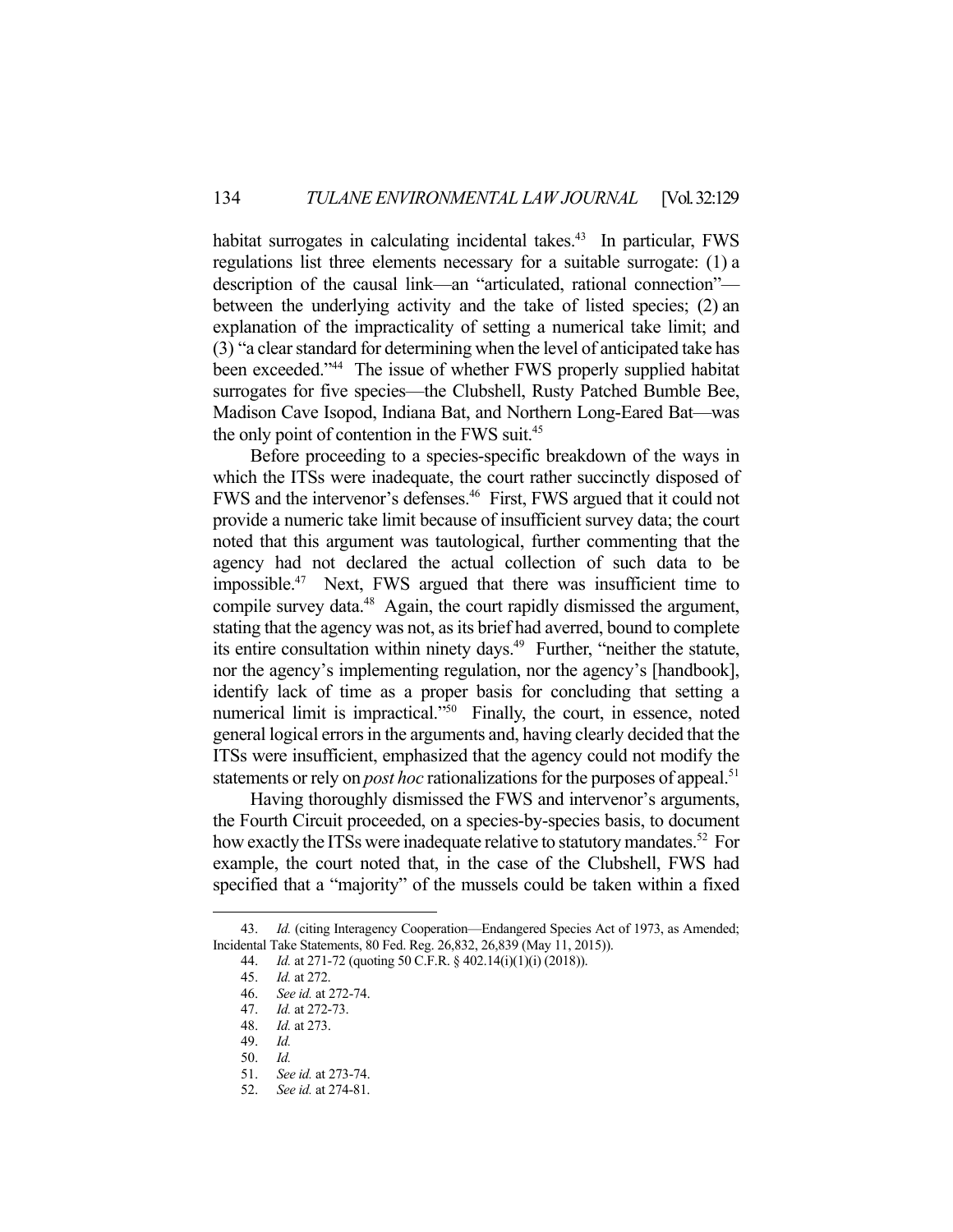area without determining how large that majority may actually be;<sup>53</sup> for the Rusty Patched Bumble Bee, the FWS specification of "one colony and a small percent of queen bees" yielded no enforceable standard;<sup>54</sup> and, in the case of the Indiana Bat, as with other species, the take limit of a "small percent" of bats yielded no enforceable standard.<sup>55</sup> Generally, the court found that FWS failed to meet two or three of the aforementioned elements in the case of all five species; that is, out of a possible satisfaction of fifteen total elements (three each for five species), the ITSs satisfied only three.<sup>56</sup> Therefore, the court held that the five contested ITSs were arbitrary and capricious under the APA.57

 Before proceeding to the merits of the second petition, which concerned NPS's authority to allow a pipeline across the Blue Ridge Parkway (BRP), the court necessarily addressed the agency's standing challenge.<sup>58</sup> Specifically, NPS argued that the organizational petitioners— Sierra Club and the Virginia Wilderness Committee—lacked Article III standing for want of causation and redressability vis-à-vis the NPS's permitting decision.59 While the associational members' pleading of injury in fact seemed to be uncontested, NPS argued that the members' injuries were not fairly traceable to the BRP permitting decision because the pipeline was to cross underneath the parkway.<sup>60</sup> That is, the alleged injuries—harm to aesthetic and recreational values, as well as possible noise and pollution—could not be directly attributed to the BRP segment of pipeline because it would be subterranean.<sup>61</sup> In rejecting this argument, the Fourth Circuit stated that "the causation element of standing does not require the challenged action to be the sole, or even immediate, cause of the injury."62 Indeed, the court found it "remarkable" that NPS would "take a litigation position that regard[ed] the premier conservation agency's role as no more than highway maintenance."63 Succinctly, the court rejected NPS's attempt to heighten the causation burden from "fairly

 <sup>53.</sup> *Id.* at 275.

 <sup>54.</sup> *Id.* at 277.

 <sup>55.</sup> *Id.* at 279.

 <sup>56.</sup> *See id.* at 275-81.

 <sup>57.</sup> *Id.* at 281.

 <sup>58.</sup> *Id.* at 281-83.

 <sup>59.</sup> *Id.* at 283-85.

 <sup>60.</sup> *Id.* at 284 ("Specifically, NPS emphasizes that the pipeline proceeds underneath the Parkway and does not disturb the Parkway's surface as it crosses.").

 <sup>61.</sup> *Id.*

 <sup>62.</sup> *Id.* (citing Bennett v. Spear, 520 U.S. 154, 168-69 (1989)).

 <sup>63.</sup> *Id.* at 284 n.10.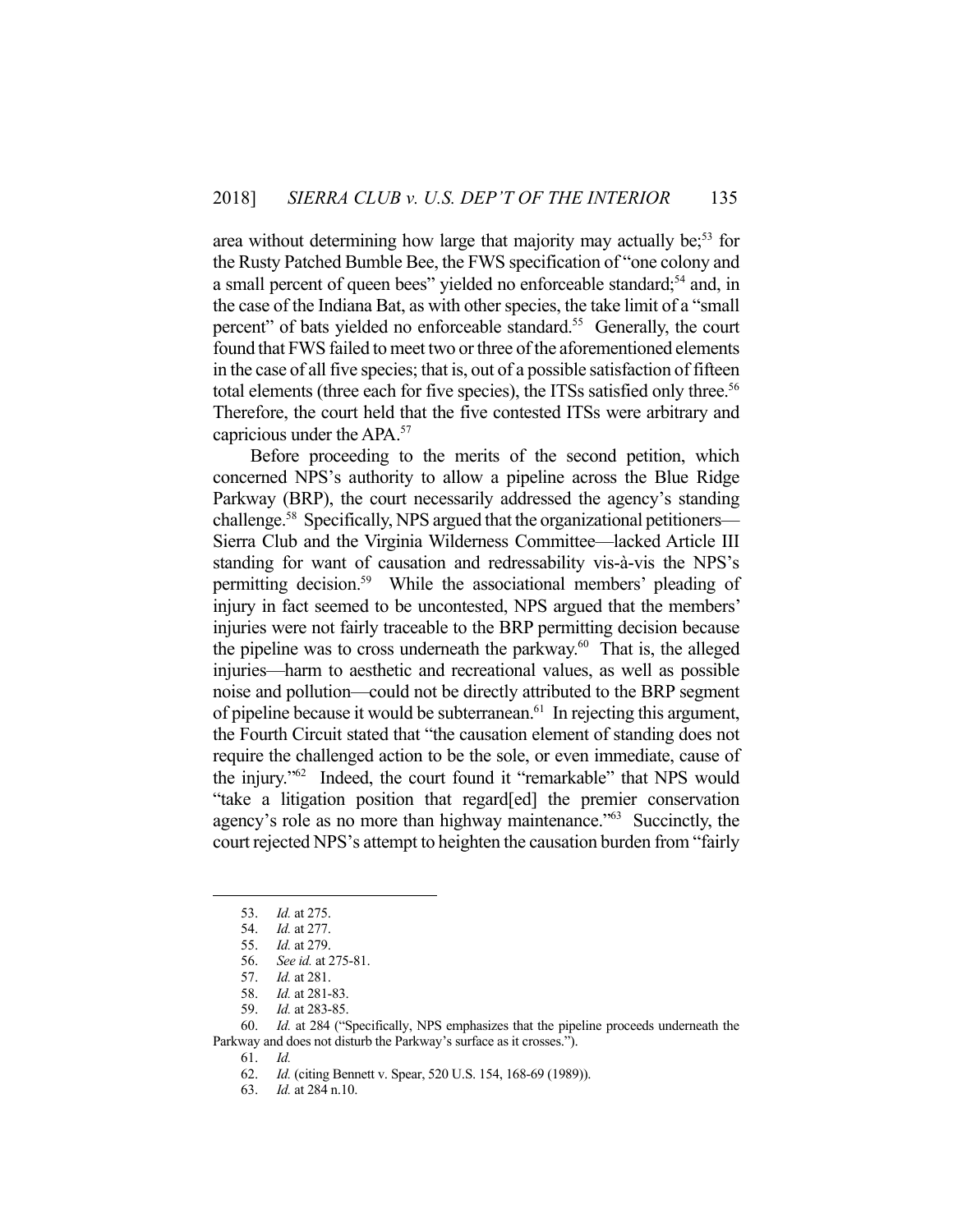traceable" to a more robust causal  $link<sub>64</sub>$  Likewise, the court dismissed NPS's contention that a rescission of its right-of-way authorization offered no guarantee of redress because the pipeline may simply be rerouted around the BRP.<sup>65</sup> In this regard, the court noted that such a scenario was merely speculative and, anyway, the petitioners' standing burden was not such that they needed to show an absolute level of redressability.<sup>66</sup>

 Moving to the merits, the court first analyzed whether *Chevron* deference actually applied to the BRP decision, or whether another form of review—namely, the less deferential *Skidmore* standard<sup>67</sup>—was appropriate.<sup>68</sup> The court noted that NPS only interpreted one statutory provision in its permitting decision: 16 U.S.C. § 460a-8, which concerns the Secretary of the Interior's issuance of revocable licenses or permits for rights-of-way.69 Thus, this was the only interpretation the court needed to analyze in determining the proper level of agency deference.<sup>70</sup> Applying the *Mead* doctrine, the court found NPS's permitting action lacked "virtually all" of the procedural hallmarks of legislative determination, such that it did not generate the force of law required for *Chevron* deference.<sup>71</sup> Since NPS also did not thoroughly evaluate the decision, provide any reasons for it, or consider contrary arguments in its onesentence recitation of statutory authority, the court did not even afford *Skidmore* respect and proceeded to review the issues *de novo*. 72

 The court proceeded by untangling whether the MLA or the BRPOA affected NPS's authorization of the pipeline right-of-way.73 Considering

1

 68. *Sierra Club*, 899 F.3d at 286 ("The parties seem to assume, without any analysis, that NPS's interpretation of the relevant statutes is eligible for *Chevron* review.").

 <sup>64.</sup> *See id.* at 284 ("We accordingly reject NPS's efforts to elevate Petitioners' burden  $\ldots$ ").

 <sup>65.</sup> *Id.* at 285.

 <sup>66.</sup> *See id.* at 284-85*.* 

 <sup>67.</sup> *See* Skidmore v. Swift & Co., 323 U.S. 134, 140 (1944) ("We consider that the rulings, interpretations, and opinions of the Administrator . . . while not controlling upon the courts by reason of their authority, do constitute a body of experience and informed judgment to which courts and litigants may properly resort for guidance. The weight of such a judgment in a particular case will depend upon the thoroughness evident in its consideration, the validity of its reasoning, its consistency with earlier and later pronouncements, and all those factors which give it power to persuade, if lacking power to control.").

 <sup>69.</sup> *Id.* 

 <sup>70.</sup> *Id.* at 287.

 <sup>71.</sup> *Id.* at 287-88 (citing United States v. Mead Corp.*,* 533 U.S. 218, 232-34 (2001)).

 <sup>72.</sup> *Id.* at 288; *see also Mead*, 533 U.S. at 227-28 ("The fair measure of deference to an agency administering its own statute has been understood to vary with circumstances, and courts have looked to the degree of the agency's care, its consistency, formality, and relative expertness, and to the persuasiveness of the agency's position.").

 <sup>73.</sup> *See id.* at 288-90.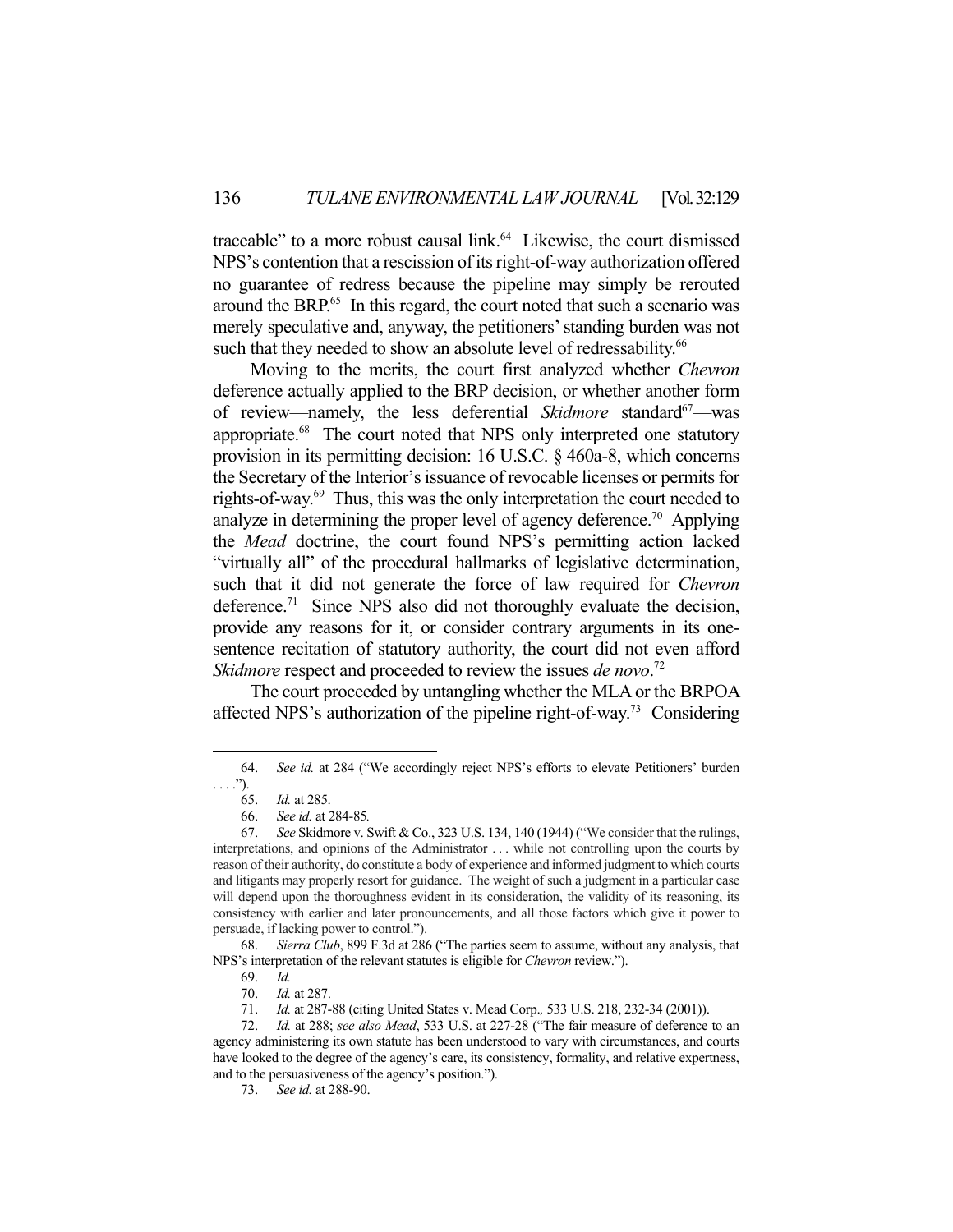the MLA first, the Fourth Circuit ultimately determined that "the MLA neither authorizes nor precludes grants of rights-of-way across 'lands in the National Park System."<sup>74</sup> The court reached this conclusion by parsing the language of the MLA and rejecting the petitioners' application of *Food & Drug Administration v. Brown & Williamson Tobacco Corp.* as inapposite.75 Because, in essence, the MLA expressly addressed rights-ofway on federal lands while specifically excluding national parks, the court found that the statute impliedly referred to a separate regime for rights-ofway in national parks.<sup>76</sup> In other words, the MLA had nothing to say about the issue at hand. $77$ 

 Moving on to the BRPOA, the court turned to the two provisions— 16 U.S.C. §§ 460a-3, a-8—in that Act that could conceivably enable the Secretary of the Interior to authorize a pipeline on national park lands.<sup>78</sup> Here, the court determined that NPS relied only on the more generally worded § 460a-8, which applied only to a specific segment of the BRP that was not at issue; specifically, that provision was enacted later than § 460a-3 and was concerned with an extension of the BRP that would take it to Georgia.<sup>79</sup> Parsing the language of the two provisions, the Fourth Circuit determined that the broad language of § 460a-8, which authorized the Secretary to "issue revocable licenses or permits for rights-of-way over, across, and upon parkway lands" largely without condition, would completely subsume the more limiting language of 460a-3.<sup>80</sup>

 Following Supreme Court precedent disfavoring implied repeal by general amendment and limiting agency action inconsistent with conservation without direct authorization, the court refused to read § 460a-8 as "abrogating NPS's conservation mandate under § 460a-3 and 54 U.S.C. § 100101."81

 <sup>74.</sup> *Id.* at 289-90 (citing 30 U.S.C. § 185(b) (2018)).

 <sup>75.</sup> *Id.* at 289 (citing Food & Drug Admin. v. Brown & Williamson Tobacco Corp., 529 U.S. 120, 133, 155-56 (2000)).

 <sup>76.</sup> *Id.* ("[W]e conclude that the MLA creates a separate scheme for regulating pipeline crossings on non-park lands . . . .").

 <sup>77.</sup> *See id.* at 289-90 ("[T]he MLA neither authorizes nor precludes grants of rights-of-way across 'lands in the National Park System.'" (citing 30 U.S.C. § 185(b))).

 <sup>78.</sup> *Id.* at 290 (citing 16 U.S.C §§ 460a-3, 460a-8 (2018)).

 <sup>79.</sup> *Id.* at 290-91 ("To harmonize and give effect to both provisions, we conclude below that § 460a-8 applies only to a specific extension of the Blue Ridge Parkway that is not at issue in this case." (citations omitted)).

 <sup>80.</sup> *Id.* ("Were we to adopt [NPS and the intervenor's reading of the provision], § 460a-8 would completely swallow § 460a-3 and render it a nullity." (citations omitted)).

 <sup>81.</sup> *Id.* at 291 (citing 16 U.S.C. §§ 460a-3, 460a-8 54 U.S.C. § 100101(a), (b)(2) (2018)).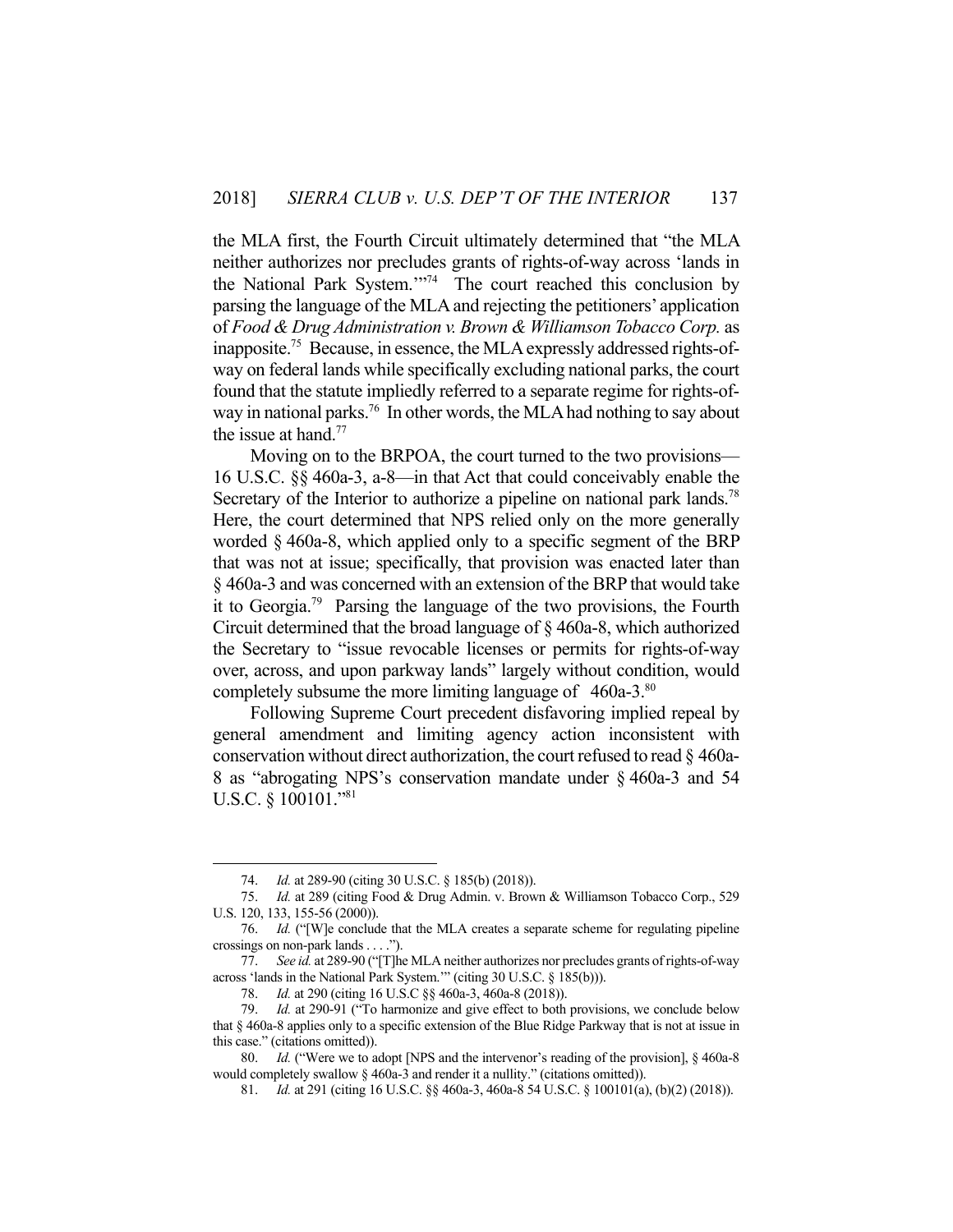Under *Securities & Exchange Commission v. Chenery Corp.*, the court "must judge the propriety of such [agency] action solely by the grounds invoked by the agency."82 However, as noted, NPS invoked an incorrect statute (§ 460a-8, which applied only to a particular BRP extension).<sup>83</sup> Therefore, the court was pressed to consider the unusual issue of what to do when an agency had invoked the wrong provision while effectively reciting the text of another.<sup>84</sup> The court noted in this regard that, because the grounds for invoking the right-of-way powers under the two BRPOA provisions were the same, the *Chenery* doctrine did not compel a reversal of the authorization if § 460a-3 provided NPS with the requisite authority. $85$  Thus, the court was compelled to fully consider the authorizing power of  $\S$  460a-3.<sup>86</sup>

 In this regard, the opposing parties disputed two possible limitations of the § 460a-3 authorizing capacity: (1) whether the provision allowed for right-of-way grants only to "owners or lessees of adjacent lands," (the neighbors clause) and (2) whether the provision allowed for right-of-way grants for pipelines, the neighbors clause notwithstanding.<sup>87</sup> The Fourth Circuit, however, determined that it need not analyze these two interpretative issues because, regardless of the neighbors clause or fuel pipelines in particular, NPS did not fulfill the requirements to exercise any possible authority in this regard.<sup>88</sup> The court thereby avoided further interpretive confusion by determining that NPS had failed to ensure that the pipeline permit was "not inconsistent with the use of such lands for parkway purposes," including the Organic Act's general purpose of conserving natural beauty for future generations.<sup>89</sup>

 In reviewing NPS's fact bound determination that the pipeline permit *was* consistent with the fundamental purposes of the BRP and the national park system in general, the Fourth Circuit concluded that "the agency decision [was] not accompanied by any explanation, let alone a satisfactory one."<sup>90</sup> In reviewing the purported explanation, the court pointed out various inconsistencies and irrational conclusions marring the

 <sup>82.</sup> *Id.* (quoting Sec. & Exch. Comm'n v. Chenery Corp., 332 U.S. 194, 196 (1947)).

 <sup>83.</sup> *Id.*

 <sup>84.</sup> *See id.* 

 <sup>85.</sup> *Id.* at 292 (citing *Chenery*, 332 U.S. at 196).

 <sup>86.</sup> *See id.*

 <sup>87.</sup> *See id.* (citations omitted).

 <sup>88.</sup> *See id.*

 <sup>89.</sup> *Id.* (citations omitted).

 <sup>90.</sup> *Id.* at 293.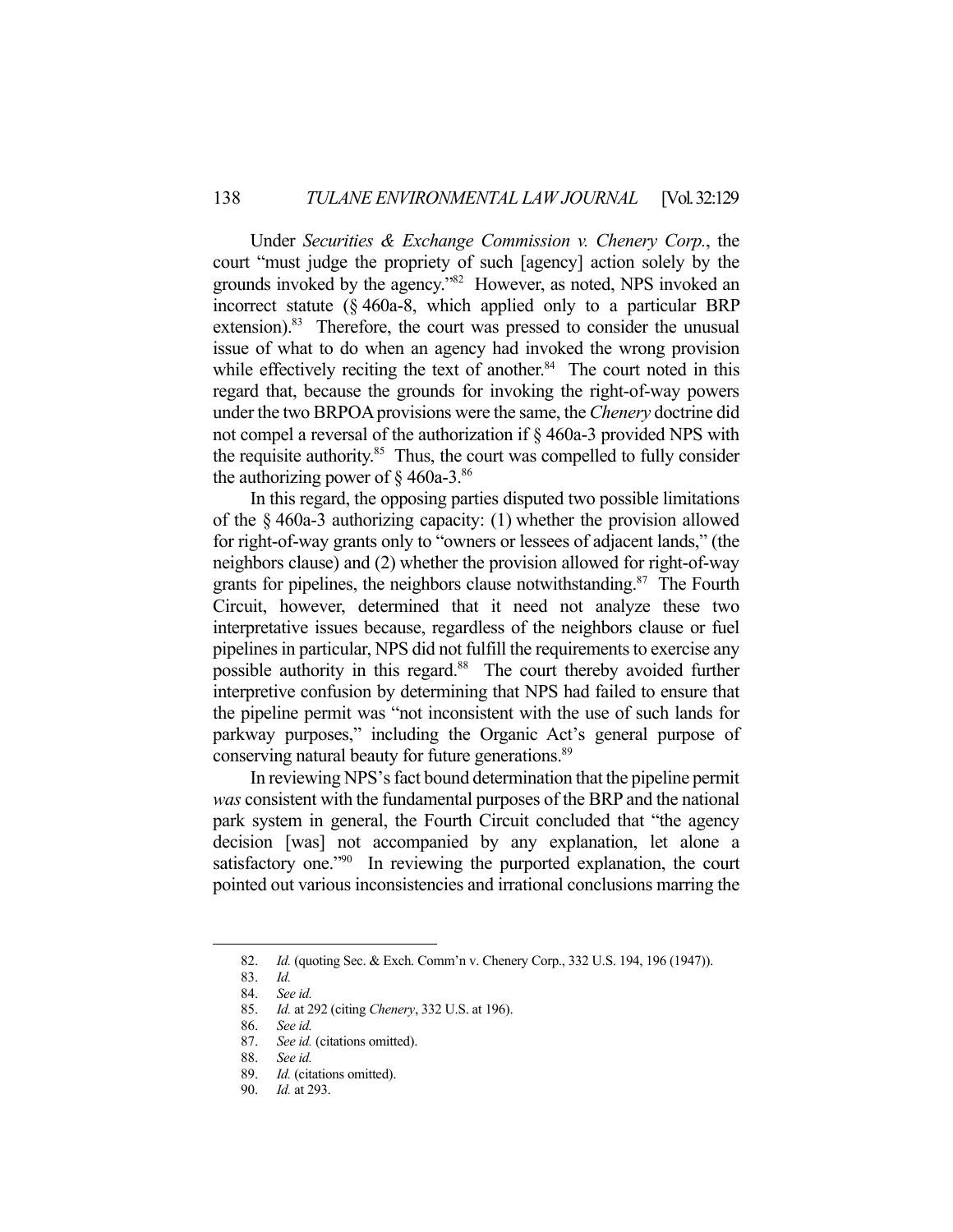agency's justification.<sup>91</sup> Clearly unimpressed with NPS in this regard, the court took the agency's "omissions" and "elemental errors" as proof that the agency did not fulfill its statutory mandate to ensure consistency with the purposes of the BRPOA, and the Organic Act generally, and held that the pipeline authorization was arbitrary and capricious. $92$ 

 Finally, the Fourth Circuit was left to weigh the issue of remedy given the determination that the ITSs and the pipeline permit were roundly arbitrary and capricious. $93$  Dispatching a challenge arguing that the Natural Gas Act (NGA) does not allow a court to vacate such agency actions, the court pointed out that the relevant NGA provision applies only to actions *preventing* the construction of a natural gas facility, not *enabling* the construction of such. $94$  Therefore, given its determination that the agency actions at issue were arbitrary and capricious, the Fourth Circuit vacated the ITSs and pipeline right-of-way permit.<sup>95</sup>

# IV. ANALYSIS

 The U.S. Court of Appeals for the Fourth Circuit correctly held that the two environmental agencies abrogated their duties and disregarded their statutory requirements in approving a gas pipeline through endangered species habitats and across a national parkway.<sup>96</sup> Indeed, it is difficult to not see this opinion as a scathing rebuke of the agencies' actions given that the court not only found them wholly arbitrary and capricious but also made a point of emphasizing the extent of their inadequacies.<sup>97</sup>

 Broadly, the deferential framework was ultimately consistent with the agency standards set forth in *Chevron*, *Skidmore*, and *Mead*. 98 With regard to the merits of the complaint against FWS, the court's decision was consistent with Congress's intent in enacting the ESA and, more particularly, Congress's and courts' clear preference for numerical take

1

 98. *See id.* at 286-88 (citations omitted) (describing the court's initiative in determining the appropriate standard of review).

 <sup>91.</sup> *See id.* at 293-94.

 <sup>92.</sup> *Id.* at 294.

 <sup>93.</sup> *Id.* at 295.

 <sup>94.</sup> *Id.* (citation omitted).

 <sup>95.</sup> *Id.*

 <sup>96.</sup> *Id.* at 270, 291.

 <sup>97.</sup> *See, e.g.*, *id.* at 281 (noting FWS's complete failure in establishing habitat surrogates for five species); *id.* at 284 n.10 (being, in essence, offended by NPS's dereliction of its fundamental duty to protect national parks); *id.* at 293-94 (commenting upon the near-total inadequacy of NPS's justification for the pipeline permit).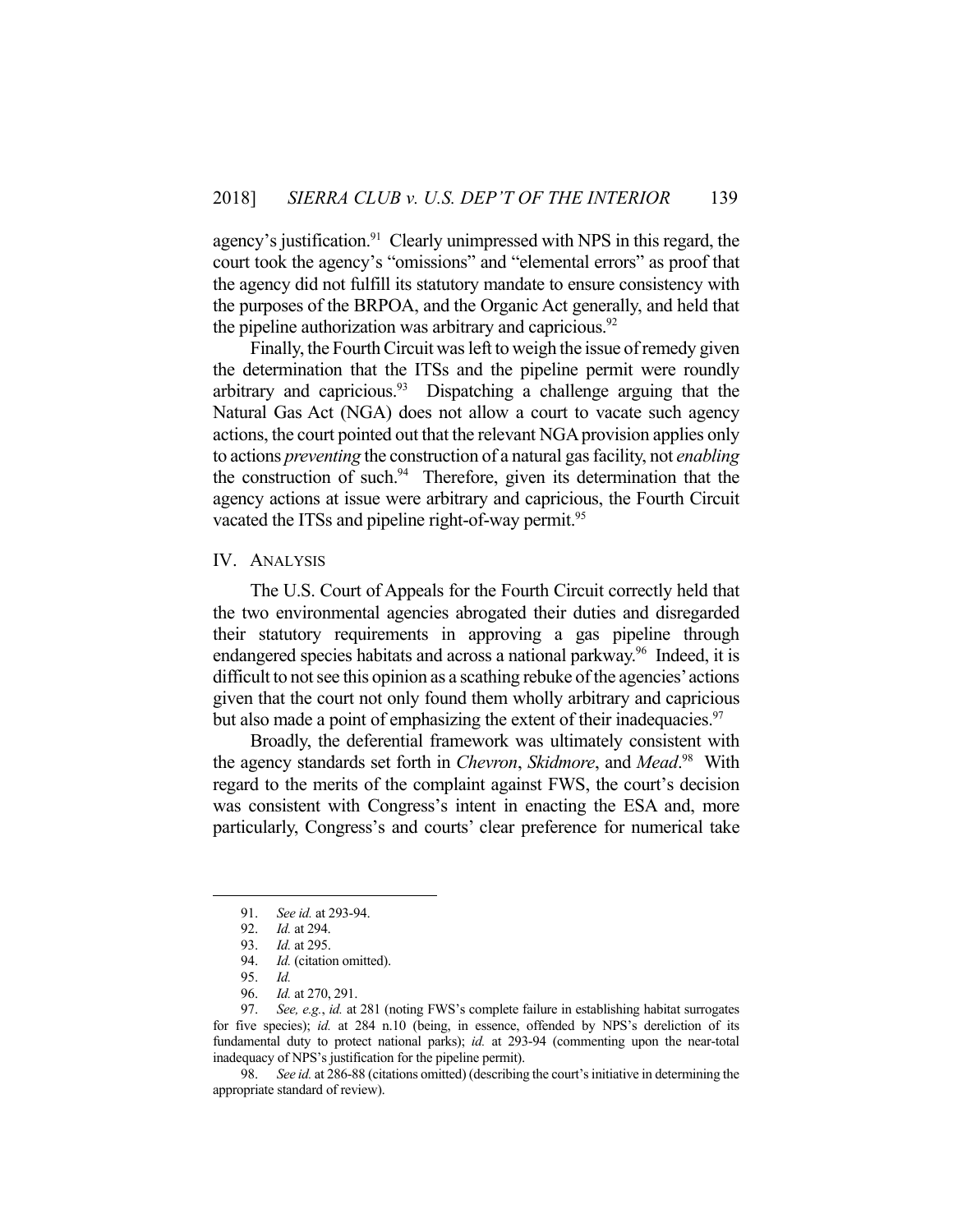limits.<sup>99</sup> Given the fundamental purposes of the ESA, it is imperative that a "bright line" against insufficiently justified habitat surrogates be drawn.<sup>100</sup> This is necessary so that ITSs remain an exceptional "safe harbor" and not a means for agencies to shirk their ESA responsibilities.<sup>101</sup> Here, while relying on interagency guidelines that were later codified in the Code of Federal Regulations, the court systematically delineated, species by species, how the FWS's statements were inadequate to protect the listed species in any meaningful way.102 In so doing, the Fourth Circuit, even while appropriately affording FWS *Chevron* deference, buttressed that bright-line against unenforceable ITSs and disallowed FWS from contravening the most basic purpose of the ESA.<sup>103</sup> Indeed, the decision in the noted case can reasonably be read as an admonishment of FWS for irresponsible—perhaps even lazy or venal—work on behalf of the species it was tasked with protecting.<sup>104</sup>

 With regard to the relatively perfunctory issue of standing in the complaint against NPS, the court's decision was consistent with binding precedent—the petitioners had standing for the reasons described.<sup>105</sup> More complex, however, was the Fourth Circuit's navigation of the possible authorizing provisions in, respectively, the MLA and BRPOA, as well as, especially, the level of deference to be afforded NPS in that aspect.<sup>106</sup> Indeed, it was noteworthy that the Fourth Circuit itself had to take the initiative to ascertain the appropriate standard of review for the NPS action given that the parties apparently assumed *Chevron* deference.<sup>107</sup> Given that the parties were lax in failing to analyze the standard of agency review, the court deftly navigated *Chevron*, *Skidmore*, and *Mead* in determining that the issue should be reviewed *de novo*. 108

 <sup>99.</sup> *See id.* at 271 ("Both FWS and our sister circuits have recognized that Congress intended for this trigger to be a specific number whenever possible.").

 <sup>100.</sup> *See, e.g.*, *id.*; *see also* Ore. Nat. Res. Council v. Allen, 476 F.3d 1031, 1040-41 (9th Cir. 2007).

 <sup>101.</sup> *See, e.g.*, *Sierra Club*, 899 F.3d at 270 ("For an ITS to function as a safe harbor, FWS must set an incidental take limit that can be monitored and enforced.").

 <sup>102.</sup> *See id.* at 274-81 (analyzing how, in aggregate, FWS satisfied only three out of the fifteen elements required for the habitat surrogates to be legal for all five species).

 <sup>103.</sup> *See, e.g.*, *id.* at 268 ("Congress enacted the Endangered Species Act in 1973 'to protect and conserve endangered and threatened species and their habitats.'" (citation omitted)); *id.* at 281. 104. *See id.* at 281 (holding that every contested ITS was arbitrary and capricious).

 <sup>105.</sup> *See id.* at 282-84 (citing, in particular, Friends of the Earth, Inc. v. Laidlaw Envtl. Servs*.,* 528 U.S. 167, 180-81 (2000)).

 <sup>106.</sup> *See id.* at 286-88.

 <sup>107.</sup> *Id.* at 286 ("The parties seem to assume, without any analysis, that NPS's interpretation of the relevant statutes is eligible for *Chevron* review.").

 <sup>108.</sup> *See id.* at 286-88.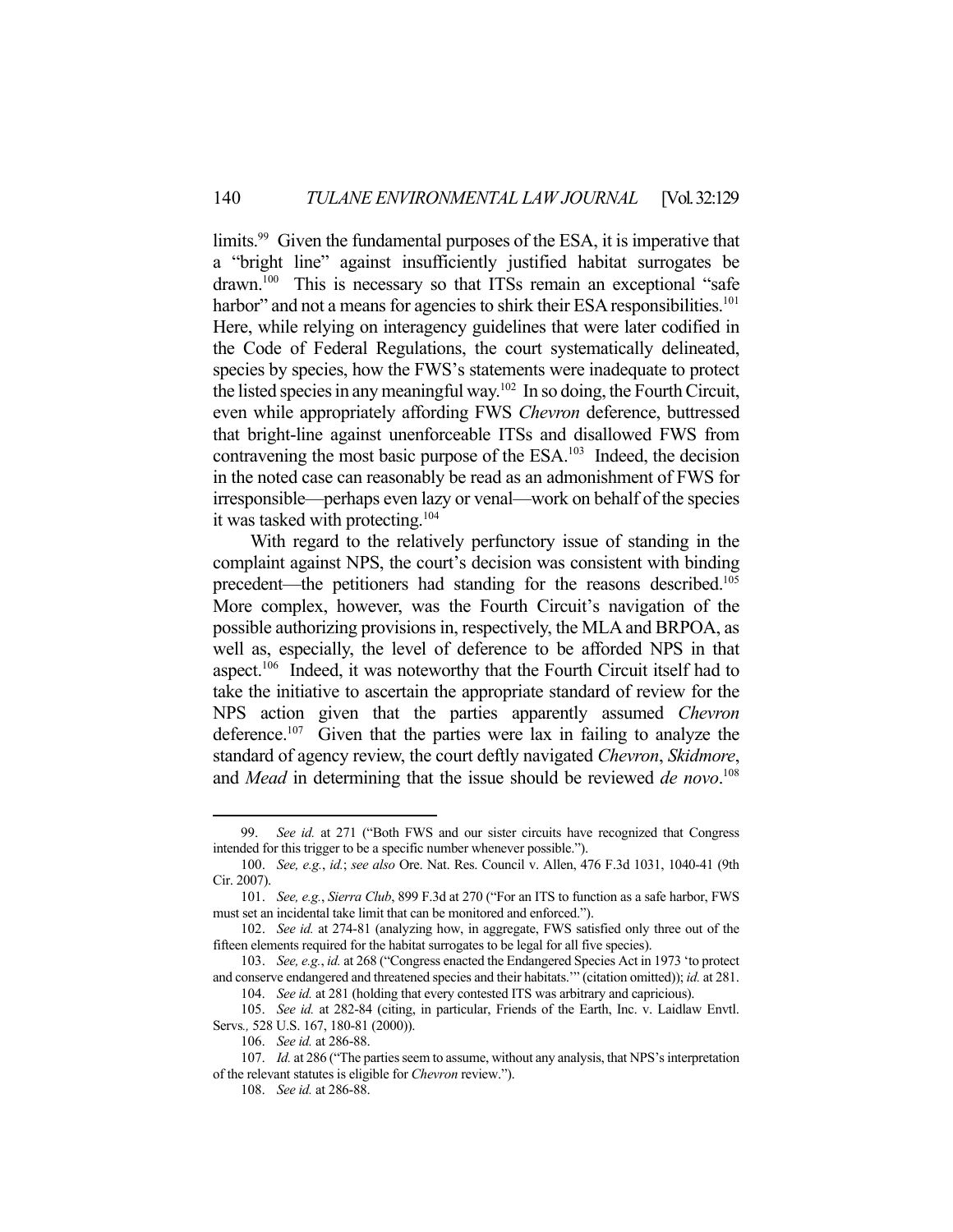While the standard of review presumably would not have made a difference given the court's ultimate holding (that the permit was inconsistent with the purposes of the BRPOA), it could have, theoretically, been dispositive if NPS had offered a more reasoned explanation for the pipeline permit.<sup>109</sup> Thus, the court here did the yeoman's work in an important, albeit completely abstract, respect.

 With regard to the court's analysis of the relevant BRPOA provisions, it appropriately accepted the petitioners' logic that 16 U.S.C. § 460a-8 must be read as applying only to a particular, later-constructed segment of the BRP.<sup>110</sup> This was appropriate because the logic in this respect was clear and prevented an irrational interpretation whereby one provision would gratuitously subsume another.<sup>111</sup> Likewise, the Fourth Circuit was on firm ground in holding that a wildlife agency is forbidden from contravening its conservation mission unless it is specifically authorized to do so.<sup>112</sup> In finding that NPS's mission was not swallowed and effectively repealed by the general wording of § 460a-8, the court relied on binding precedent holding that courts disfavor implied repeals and that statutes must be read in context.<sup>113</sup> Here, it was, essentially, obvious that the pipeline permit contrasted starkly with NPS's core duties and the purposes of the Organic Act, such that the agency could offer no suitable explanation for granting the right-of-way.<sup>114</sup>

#### V. CONCLUSION

 The court reviewed the statutory requirements for issuing incidental take statements and a right-of-way and found that both FWS and NPS ignored clear congressional intent and their own agency mission statements. While it is refreshing that the judicial branch is still able to uphold the law of the land, it is certainly troubling that various executive branch officers unfaithfully executed their core duties and acted in

<u>.</u>

 <sup>109.</sup> *See id.* at 294 (finding the permitting decision to be arbitrary and capricious because it effectively offered no reasoned explanation as to how the pipeline right-of-way would not be inconsistent with the Organic Act's purposes; while the pipeline permit in this instance would seem to be an obvious contravention of the purposes of national parks, it is conceivable that the court's deference analysis could have been crucial in a more nuanced situation).

 <sup>110.</sup> *See id.* at 290.

 <sup>111.</sup> *See id.* 

 <sup>112.</sup> *See id.* at 291 (citing 54 U.S.C. § 100101(a), (b)(2) (2018)).

 <sup>113.</sup> *See id.* (citing, *e.g.*, Nat'l Ass'n of Home Builders v. Defs. of Wildlife, 551 U.S. 644, 664 & n.8 (2007)).

 <sup>114.</sup> *See, e.g.*, *id.* at 293 ("We find this lack of explanation particularly troubling given the evidence in the record indicating that the presence of the pipeline is inconsistent with and in derogation of the purposes of the Parkway and the Park System.").